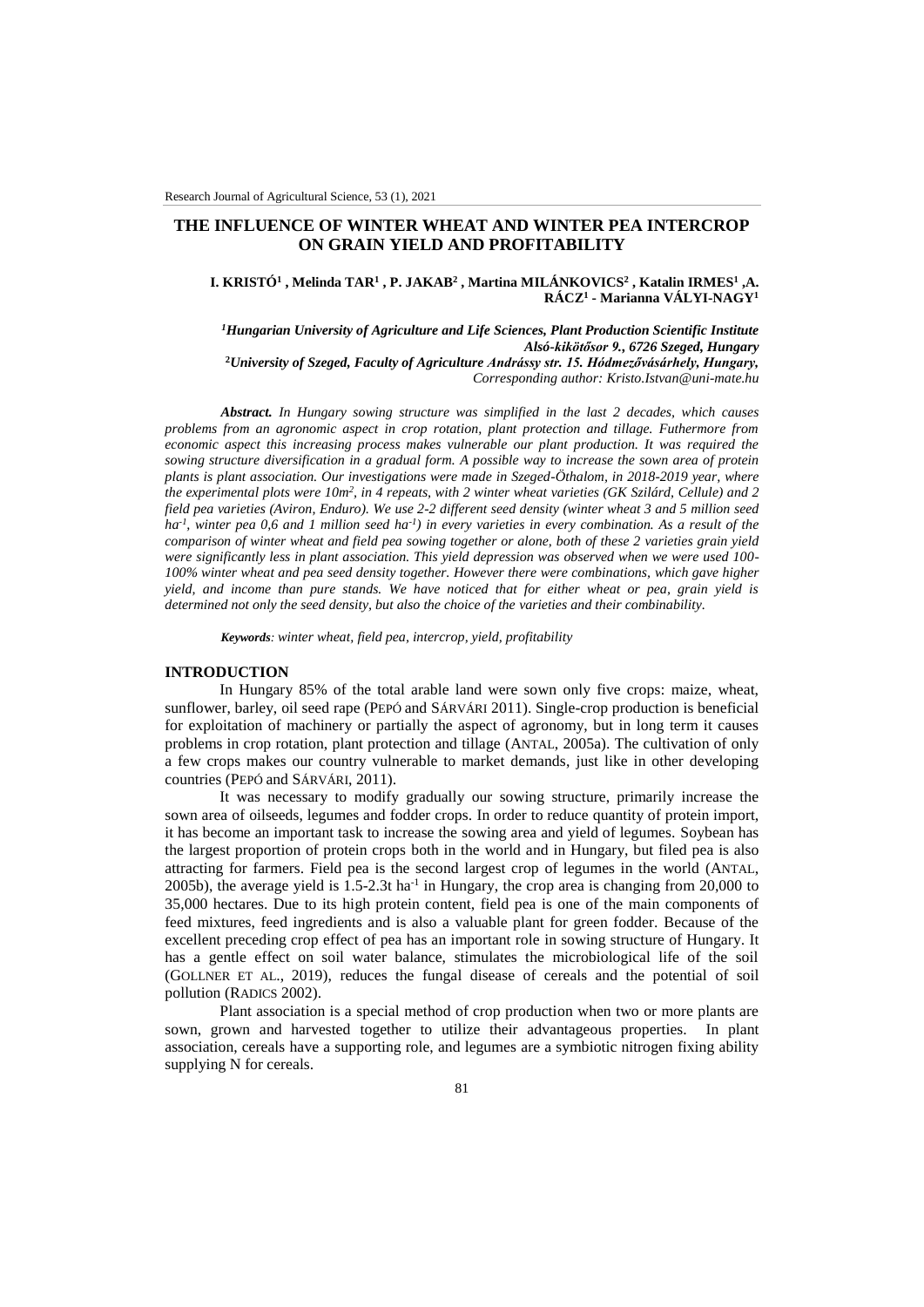Until the beginning of the 20th century, intercrop of cereals and peas was widespread method in Hungary (CSERHÁTI 1901), but the increase of machinery park, chemical plant protection and breeding of tendril pea varieties resulted the increase of pure sowings in crop production (BOCZ, 1996). Today farmers have almost forgot intercrop of cereals and peas in Hungary. In international literature, numerous publications have been published about intercropping. MURRAY and SWENSEN (1985) used different proportions of mixtures in their experiments. He found that winter peas has 27% more yield using the ratio of 3:1 peas: grain, but the cereal yield decreases 60% in the rate of 3:1 grains : peas. He observed that these two crops compatible in terms of sowing and harvesting, and sieving was solvable too. FUJITA ET AL. (1992) also emphasized that cereals and legumes in intercrop has higher values by dry matter content and yield than in monocrop. In contrast, KRISTÓ ET AL. (2007a, 2007b, 2011a, 2011b) observed in the case of high sowing density of winter wheat, that overdensity makes yield depression, which can be appear in intercrop production. LITHOURGIDIS ET AL. (2011) compared to wheat, rye, and triticale in intercrop with pea and in monocrop. Although he was examined less growth vigor in mixtures, the dry matter content and the protein content increased significantly. HAUGGAARD-NIELSEN ET AL. (2006) noticed protein content, GOODING ET AL. (2007) defined to increase nitrogen and sulphur in winter wheat in intercrop. According to FUJITA ET AL. (1990, 1992), HARDASON and ATKINS (2003), GHALEY ET AL. (2005), TOSTI and GUIDUCCI (2010) intercrop is advantageous for improve nitrogen fixation and pest control. URBATZKA ET. AL. (2011) determined that cereals and legumes in mixed cropping system reduce weed suppression and give high yield stability, moreover WILLEY (1990), MORRIS and GARRITY (1993), LI ET AL. (2003) added resources such as nutrients and light are usually utilised better in mixed stands.

We suppose that cereals and legumes in intercrop not just increase the sowing area of legumes, but also increase the number of cultivated crops, allows lower inputs through reduce fertilizer and maintain inner content values and quantitative parameters of the cereals in high level. This theme generates qustions of nutrient supply, crop rotation, species and variety use, germ count, sowing time and weed control.

The aim of our experiment is to get answers to the following questions based on our experience as a small plot in Hungary:

- Is it possible to grow winter wheat and peas together?
- What kind of yield of winter wheat and peas we get in pure and intercrop?
- Is it worth economically for farmers to change crop pruduction from monocrop to intercrop?

## **MATERIAL AND METHODS**

Our investigations were made in Hungary, on the research station of Szeged-Öthalom. The experimental plots were 10m<sup>2</sup>, in 4 repeats, with 2 winter wheat varieties (GK Szilárd, Cellule) and 2 pea varieties (Aviron, Enduro).

All winter wheat and pea varieties are sown with 2 seed density (*Table 1.*). In the case of winter wheat, the sowing density of 5 million seed ha<sup>-1</sup> was considered to be 100%, and in the case of winter peas, 1 million seed ha<sup>-1</sup>. In our experiment, the 60% seed quantity of winter wheat was  $3$  million seed ha<sup>-1</sup> and it was 600 thousand seeds on the winter peas. In order to find out the optimal sowing rate of the wheat-pea plant association, we set all variations of the 100% and 60 % sowing standards in our study.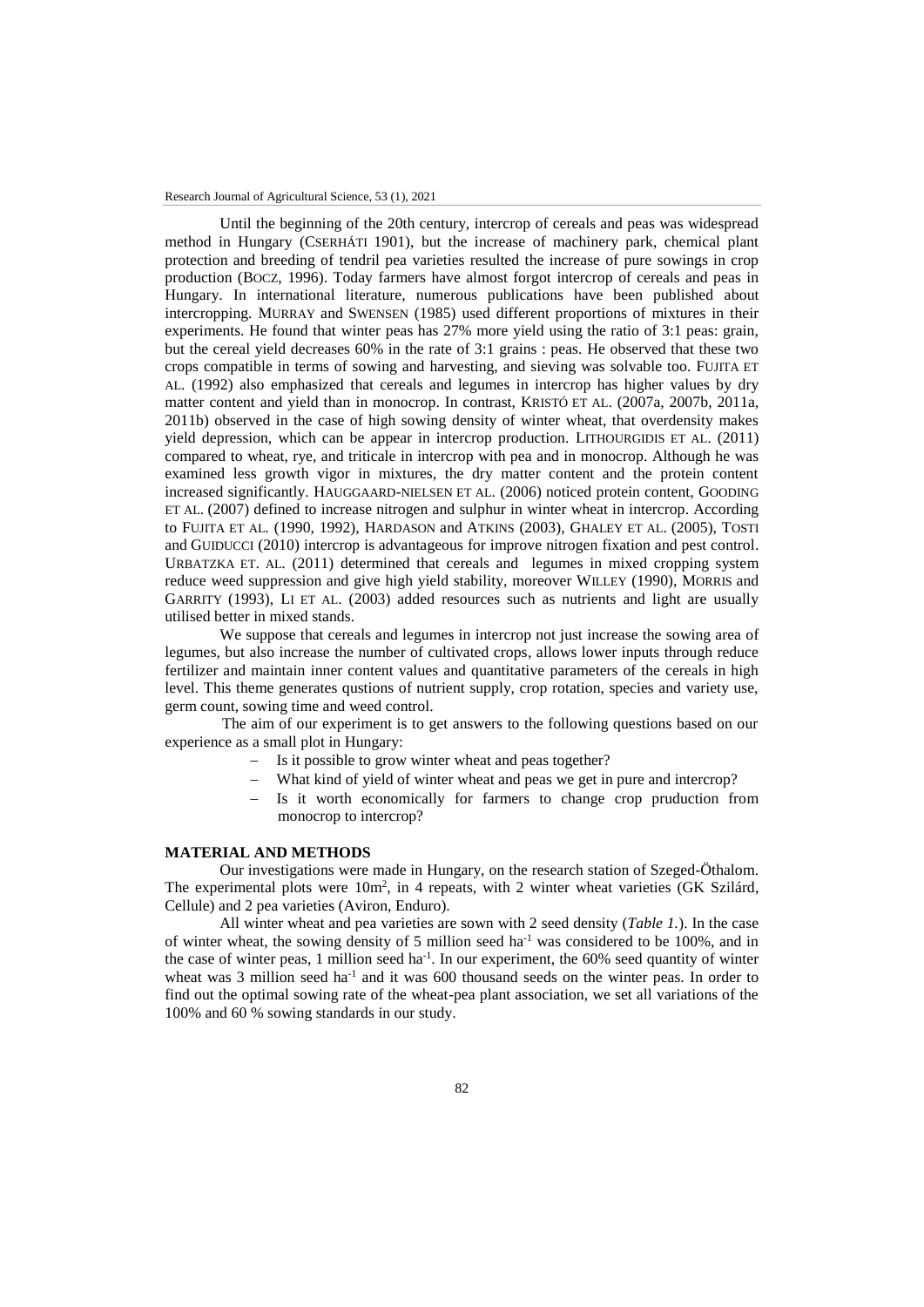for economic comparability of intercrop technologies.

| able |  |
|------|--|
|      |  |

| Tumbu of secu ascu in biant associations and their felative fatto |                                   |                            |                                     |                          |  |  |  |
|-------------------------------------------------------------------|-----------------------------------|----------------------------|-------------------------------------|--------------------------|--|--|--|
|                                                                   |                                   | seed density of winter pea |                                     |                          |  |  |  |
|                                                                   |                                   | 0 million seed $ha^{-1}$   | $0.6$ million seed ha <sup>-1</sup> | 1 million seed $ha^{-1}$ |  |  |  |
| seed density of                                                   | 0 million seed $ha^{-1}$          | -                          | 0:60                                | 0:100                    |  |  |  |
| winter wheat                                                      | $3$ million seed ha <sup>-1</sup> | 60:0                       | 60:60                               | 60:100                   |  |  |  |
|                                                                   | 5 million seed $ha^{-1}$          | 100:0                      | 100:60                              | 100:100                  |  |  |  |

Number of seed used in plant associations and their relative ratio

Yields were analyzed and evaluated by one-way analysis of variance. In the case of yields, crop prices, support and production costs, we have calculated profitability per hectare

### **RESULTS AND DISCUSSIONS**

The yield of winter wheat with different seed density in the treatments of pure and mixed, can be studied in *Table 2*. For seeding density of 3 million seed ha<sup>-1</sup>, GK Szilárd achieved a yield of 6.07t ha<sup>-1</sup>. Compared to the pure sowing of GK Szilárd at 3 million seed ha<sup>-</sup> <sup>1</sup>, significantly harvested less winter wheat from all mixed crop treatments. The 600 thousand seed ha<sup>-1</sup> sowing density of Aviron and Enduro pea varieties reduced the yield of GK Szilárd by 3 million seed ha-1 by what was almost 18%. We achieved the lowest yield of the mixture of GK Szilárd 3 million seed ha<sup>-1</sup> and Aviron 1 million seed ha<sup>-1</sup>. In this case, we observed 22% less yield compared to pure sowing.

In the case of pure sowing of Cellule with 3 million seed ha<sup>-1</sup>, harvested 6.87 t ha<sup>-1</sup> of wheat. However, if we sow this wheat together with 600 thousand seed ha<sup>-1</sup> of Enduro peas, our wheat yield will be less at  $1.15$  t ha<sup>-1</sup>. If we combine the same with Aviron peas at a seed rate of 600 thousand seed ha<sup>-1</sup>, our result will be 1.5 t ha<sup>-1</sup> less than in pure sowing. If Enduro is sown at 1 million seed ha<sup>-1</sup> with Cellule, the yield is 26% lower than pure sowing. When we associated Aviron with Cellule at 1 million seed  $ha^{-1}$ , then we achieved the lowest quantity of yield compared to pure sowing, as we can talk only 69% of yield compared to the pure sowing. A significant difference can be defined for all four mixed sowings compared to pure sowing. There is no significant difference between Cellule 3 million seed ha<sup>-1</sup> + Aviron 600 thousand seed ha<sup>-1</sup> and Cellule 3 million seed ha<sup>-1</sup> + Enduro 1 million seed ha<sup>-1</sup> and Cellule 3 million seed  $ha^{-1}$  + Aviron 1 million seed  $ha^{-1}$ , however There was a statistical difference between Cellule 3 million seed ha<sup>-1</sup> + Enduro 600 thousand seed ha<sup>-1</sup> and Cellule 3 million seed ha<sup>-1</sup> + Aviron 1 million seed ha<sup>-1</sup>.

At the time of harvesting the 5 millions seed ha<sup>-1</sup> pure stands of GK Szilard, we achieved a yield of  $6,38t$  ha<sup>-1</sup>. In contrast, wheat yields were only 87% when we associated with Enduro of 600 thausand seed ha<sup>-1</sup>, which is  $0.85t/ha$  less than in pure sowing. When we associated GK Szilárd with 5 million seed ha<sup>-1</sup> with 600 thausand seed ha<sup>-1</sup> Aviron, we harvested 1.09t ha<sup>-1</sup>, when we sow it with 1 million seed ha<sup>-1</sup> Enduro, we harvested 1.07t ha<sup>-1</sup> less crops than in pure sowing. If 1 million seed ha-1 were applied on Aviron with GK Szilárd with a seed quantity of 5 million seed ha<sup>-1</sup>, we harvested 1.22 t ha<sup>-1</sup> less crops than the pure yield, which is a 19% wheat loss. The winter wheat yields of all 4 crop mixtures from pure sowing are significantly lower, but we can also see that the wheat yields of the crop associations do not show a significant difference *(Table 2)*.

When Cellule is sowing purely in 5 million seed ha<sup>-1</sup>, the yield has reached  $7.19t/ha$ *(Table 2)*. However, when the same sowing density was associated with peas, none of the results from the plant mixtures achieved this wheat yield, which was proved statistically. When we put 600 thousand seed ha<sup>-1</sup> of Enduro in the seed mixture, our wheat yield was  $6.09$  t ha<sup>-1</sup>, which is 1.1 t ha<sup>-1</sup> less than the pure stands. If the 5 million seed ha<sup>-1</sup> Cellule was associated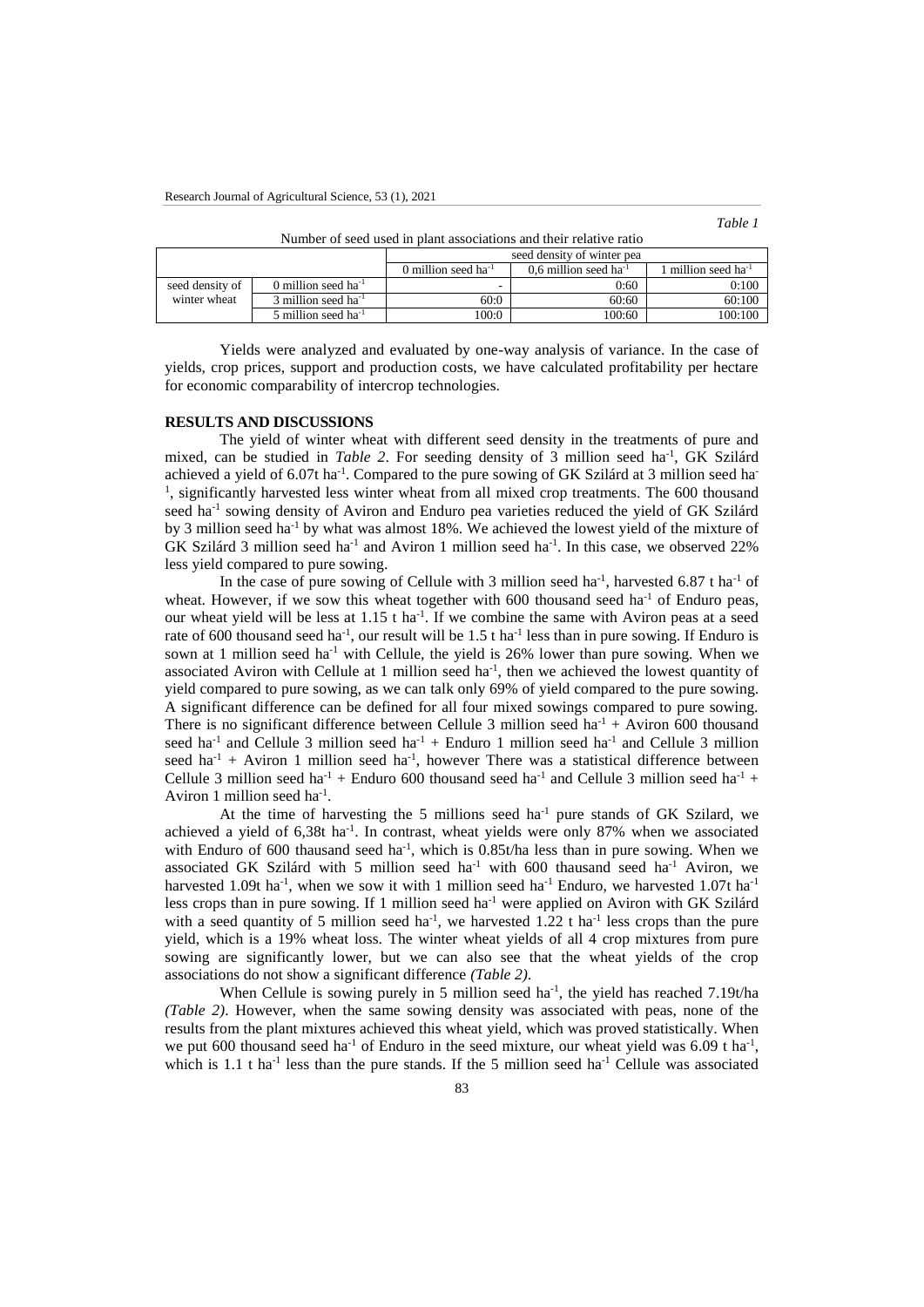with the Aviron pea variety in 600 thousand seed  $ha^{-1}$ , we harvested 17% less produce than pure wheat. When Enduro was added to Cellule in the quantity of 1 million seed ha<sup>-1</sup>, the yield was 5.95 t ha<sup>-1</sup>, which was 1.6 t ha<sup>-1</sup> (22 %) less than the pure sowing. On the other hand, when Aviron was added to the plant association in quantities of 1 million seed ha<sup>-1</sup>, we had a yield of 1.5 t ha<sup>-1</sup> less than wheat yields from pure sowing. Compared to pure sowing, the associated treatment of Cellule 5 million seed ha<sup>-1</sup> sowing yielded significantly less winter wheat yields, but the wheat yields of each crop association did not differ statistically.

*Table 2*

|                                 |                |                          | seed density of winter pea          |                   |                                 |                    |                   |
|---------------------------------|----------------|--------------------------|-------------------------------------|-------------------|---------------------------------|--------------------|-------------------|
|                                 |                | 0 million seed $ha^{-1}$ | $0.6$ million seed ha <sup>-1</sup> |                   | 1 million seed ha <sup>-1</sup> |                    |                   |
|                                 |                |                          |                                     | Enduro            | Aviron                          | Enduro             | Aviron            |
| seed density of<br>winter wheat | 3 millin       | GK                       | 6.07 <sup>a</sup>                   | 4.98 <sup>b</sup> | 4.98 <sup>b</sup>               | $4.85^{b}$         | $4.75^{\rm b}$    |
|                                 | seed $ha^{-1}$ | Szilárd                  |                                     |                   |                                 |                    |                   |
|                                 |                | Cellule                  | $6.87^{a}$                          | 5.72 <sup>b</sup> | $5.37^{bc}$                     | 5.11 <sup>bc</sup> | 4.80 <sup>c</sup> |
|                                 | 5 million      | GK                       | $6.38^{a}$                          | $5.53^{b}$        | 5.29 <sup>b</sup>               | 5.31 <sup>b</sup>  | 5.16 <sup>b</sup> |
|                                 | seed $ha^{-1}$ | Szilárd                  |                                     |                   |                                 |                    |                   |
|                                 |                | Cellule                  | 7.19 <sup>a</sup>                   | 6.09 <sup>b</sup> | 5.98 <sup>b</sup>               | 5.59 <sup>b</sup>  | 5.69 <sup>b</sup> |

Yields of winter wheat (t ha<sup>-1</sup>) according to the varieties and seed numbers

(Within each line, the values marked with different letters differ significantly at the  $p< 0.05$ .)

During the pure sowing of  $600$  thousand seed ha<sup>-1</sup> of the Enduro pea variety, a yield of 1.36 t ha-1 was harvested (*Table 3*). However, if we associated the GK Szilárd wheat cultivar with a seed yield of 3 million seed ha<sup>-1</sup>, the yield of peas was 0.99t ha<sup>-1</sup>, which is 0.37t ha<sup>-1</sup> less, so a loss of 27% was recorded. When the Cellule wheat variety was added to the seed mixture in the amount of 3 million seed ha<sup>-1</sup>, we measured 1.07 t ha<sup>-1</sup> yield of pea, which is 0.29 t ha<sup>-1</sup> less compared to pure sowing, so we can talk about 21% yield reduction. In the case of intercrop with GK Szilárd of 5 million seed ha<sup>-1</sup>, the yield of peas was only 0.62 t ha<sup>-1</sup>, which means 0.74 t ha<sup>-1</sup> less than pure sowing. However, when Cellule was applied at 5 million seed ha<sup>-1</sup>, we already harvested 0.56 t ha<sup>-1</sup> less than in pure sowing, which means 41% yield loss. A significant difference in the yield of peas can be observed during the intercrop with 600 thousand seed ha<sup>-1</sup> of pure Enduro and 5 million seed ha<sup>-1</sup> with GK Szilárd.

When Aviron was sown at 600 thousand seed ha<sup>-1</sup>, the yield reached 1.99 t ha<sup>-1</sup> (*Table* 3). However, when we sow 3 million seed  $ha^{-1}$  in association with the GK Szilárd wheat variety, only  $1.03$  t ha<sup>-1</sup> of peas were harvested, it was  $48\%$  crop loss. If the Cellule variety was added to the seed mixture at 3 million seed ha<sup>-1</sup>, the pea yield was  $0.84$  t ha<sup>-1</sup> lower, which is a 43% yield loss. When GK Szilárd with 5 million seed ha<sup>-1</sup> and Aviron with 600 thousand seed ha<sup>-1</sup> were combined, the pea yield was  $1.22$  t ha<sup>-1</sup> less than in pure sowing (61% yield loss). When sowing Aviron 600 thousand seed ha<sup>-1</sup> + Cellule 5 million seed ha<sup>-1</sup>, we observed a yield of 1.55 t ha<sup>-1</sup>. We determined significant difference between pea yield of pure sowing and all mixed parcels, but there were no statistical difference in the results of the four plant associations.

The yield of the Enduro variety was  $1.52$  t ha<sup>-1</sup> when pure sowing was 1 million seed ha<sup>-1</sup>. If Enduro was sown with the GK Szilárd variety with a seed density of 3 million seed ha<sup>-1</sup>, the yield was  $1.24$  t ha<sup>-1</sup>, which means a yield level of 82% and 0.28 t ha<sup>-1</sup> less peas. When this amount was increased to 5 million seed ha<sup>-1</sup>, 0.91 t ha<sup>-1</sup> of peas was harvested, which represents a yield of  $60\%$ , i.e. a loss of  $0.61$  t ha<sup>-1</sup>. On the other hand, when Enduro was associated with 3 million seed ha<sup>-1</sup>with the Cellule variety, our yield was  $1.54$  t ha<sup>-1</sup>, which is 0.02 t ha<sup>-1</sup> or  $1.3\%$ more than pure sowing. When the amount of Cellule seed in the mixture was increased to 5 million seed ha<sup>-1</sup>, the yield was reduced to 1.16 t ha<sup>-1</sup>, giving a loss of 23% compared to the pea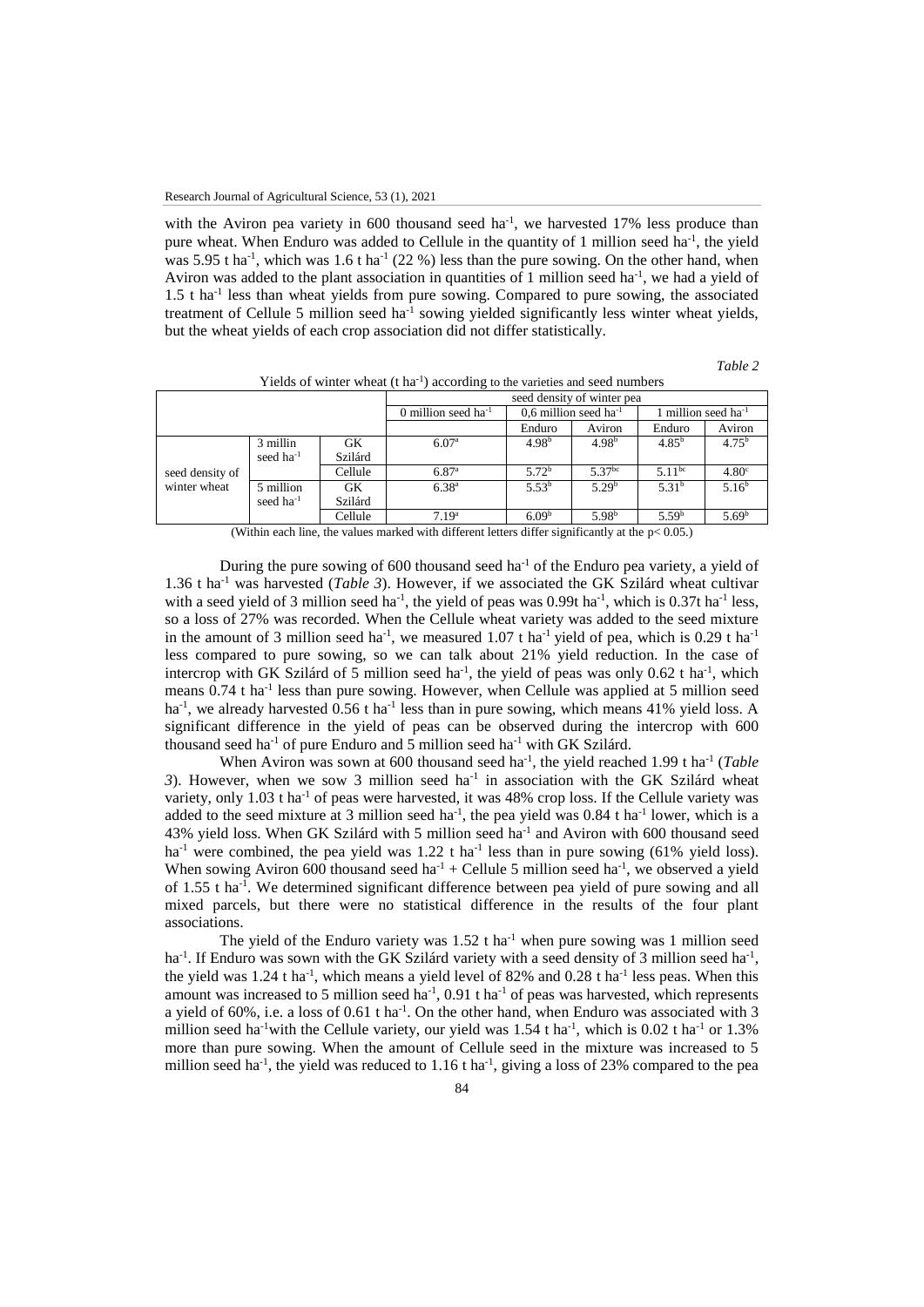yield of pure sowing. There was no significant difference between the results in either case. At a seed density of 1 million seed ha<sup>-1</sup> in Aviron, the yield was 2.29 t ha<sup>-1</sup> of pea. When the GK Szilárd variety with a seed rate of 3 million seed ha<sup>-1</sup> was grown in the seed mixtue, the yield of peas was 0.9 t ha<sup>-1</sup> lower and the yield loss was 39% compared to pure sowing. In the case of Cellule, when 3 million seed ha<sup>-1</sup> were applied together with the 1 million seed ha<sup>-1</sup> variety Aviron, the pea yield less was  $0.37$  t ha<sup>-1</sup>. When the GK Szilárd seed density was increased to 5 million seed ha<sup>-1</sup> in the seed mixture, our pea yield was  $0.95t / ha$ , which resulted in 1.34 t ha<sup>-1</sup>, (69%) less yield than pure sowing. When Cellule seed density was applied at 5 million seed ha-<sup>1</sup>, our yield was 1.3 t ha<sup>-1</sup>, which is 0.99 t ha<sup>-1</sup> less than pure sowing. Compared to the pure sowing of Aviron at 1 million seed  $ha^{-1}$ , a significant yield loss was observed of the seed mixtures when GK Szilárd was applied with a sowing rate of 3 and 5 million and Cellule with a sowing rate of 5 million seed ha<sup>-1</sup>.

*Table 3*

|                                                                                                                                                                                          | There's of written pea (Cha ) according to the varieties and seed hamocro- |            |                                     |                   |                                 |                     |
|------------------------------------------------------------------------------------------------------------------------------------------------------------------------------------------|----------------------------------------------------------------------------|------------|-------------------------------------|-------------------|---------------------------------|---------------------|
|                                                                                                                                                                                          | seed density of winter pea                                                 |            |                                     |                   |                                 |                     |
|                                                                                                                                                                                          |                                                                            |            | $0.6$ million seed ha <sup>-1</sup> |                   | 1 million seed ha <sup>-1</sup> |                     |
|                                                                                                                                                                                          |                                                                            |            | Enduro                              | Aviron            | Enduro                          | Aviron              |
|                                                                                                                                                                                          | 0 million                                                                  |            | $1.36^{\circ}$                      | 1.99 <sup>a</sup> | $1.52^{\rm a}$                  | 2.29 <sup>a</sup>   |
| seed density of<br>winter wheat                                                                                                                                                          | seed $ha^{-1}$                                                             |            |                                     |                   |                                 |                     |
|                                                                                                                                                                                          | 3 million                                                                  | GK Szilárd | 0.99 <sup>ab</sup>                  | 1.03 <sup>b</sup> | $1.24^a$                        | 1.39 <sup>bcd</sup> |
|                                                                                                                                                                                          | seed $ha^{-1}$                                                             | Cellule    | $1.07^{ab}$                         | $1.15^{\rm b}$    | $1.54^{\rm a}$                  | $1.92^{ab}$         |
|                                                                                                                                                                                          | 1 million                                                                  | GK Szilárd | 0.62 <sup>b</sup>                   | 0.77 <sup>b</sup> | 0.91 <sup>a</sup>               | $0.95^{\rm d}$      |
|                                                                                                                                                                                          | seed ha <sup>-1</sup>                                                      | Cellule    | 0.80 <sup>ab</sup>                  | 0.4 <sup>b</sup>  | 1.16 <sup>a</sup>               | 1.30 <sup>cd</sup>  |
| $\cdots$<br>$\cdot$ $\cdot$ $\cdot$ $\cdot$ $\cdot$ $\cdot$ $\cdot$<br>$\cdot$ $\sim$<br>$-1$<br>$\sim$ $\sim$ $\sim$<br>$\mathbf{A}$ and $\mathbf{A}$ and $\mathbf{A}$ and $\mathbf{A}$ |                                                                            |            |                                     |                   |                                 |                     |

Yields of winter pea  $(t \, ha^{-1})$  according to the varieties and seed numbers

(Within each column, the values marked with different letters differ significantly at the  $p < 0.05$ )

*Figure 1* shows the average yield of pure-sown wheat and pea varieties with different seed count, as well as the yield per hectare in plant association. The yield of 3 million seed ha<sup>-1</sup> of pure wheat was  $6.47$  t ha<sup>-1</sup>, while at 5 million seed ha<sup>-1</sup>, harvested  $6.78$  t ha<sup>-1</sup>. The average yield of 600 thousand seed ha<sup>-1</sup> of peas was 1.67 t ha<sup>-1</sup>, while the yield of 1 million seed ha<sup>-1</sup> was 1.90 t ha<sup>-1</sup>. Increase of the seed count of winter wheat and winter peas, yields increased too. In the case of plant association, we have the most prominent yield when we sow wheat 5 million seed ha<sup>-1</sup> + peas 1 million seed ha<sup>-1</sup>. Yield of wheat was 5.43 t ha<sup>-1</sup> and yield of pea was 1.07 t ha<sup>-1</sup>. Then 5 million seed ha<sup>-1</sup> of wheat + 600 thousand seed ha<sup>-1</sup> of pea gave 5.71 t ha<sup>-1</sup> for wheat and 0.75 t ha<sup>-1</sup> for peas. Then wheat 3 million seed ha<sup>-1</sup> + peas 1 million seed ha<sup>-1</sup>, where wheat yield was 4.8 t ha<sup>-1</sup> and pea 1.51 t ha<sup>-1</sup>. In the case of the association of wheat 3 million seed ha<sup>-1</sup> + peas 600 thousand seed ha<sup>-1</sup>, the yield of wheat was 5.26 t ha<sup>-1</sup> and the yield of pea was 1.05 t ha<sup>-1</sup>. If we see figure1, the higher seed count of pea results higher yield when wheat is associated with 3 million seed ha<sup>-1</sup> and 5 million seed ha<sup>-1</sup>. The same can be observed for wheat: in the case of 5 million seed ha<sup>-1</sup> application we measured a higher yield, so it gave a higher yield than the 3 million seed ha<sup>-1</sup> seed dose.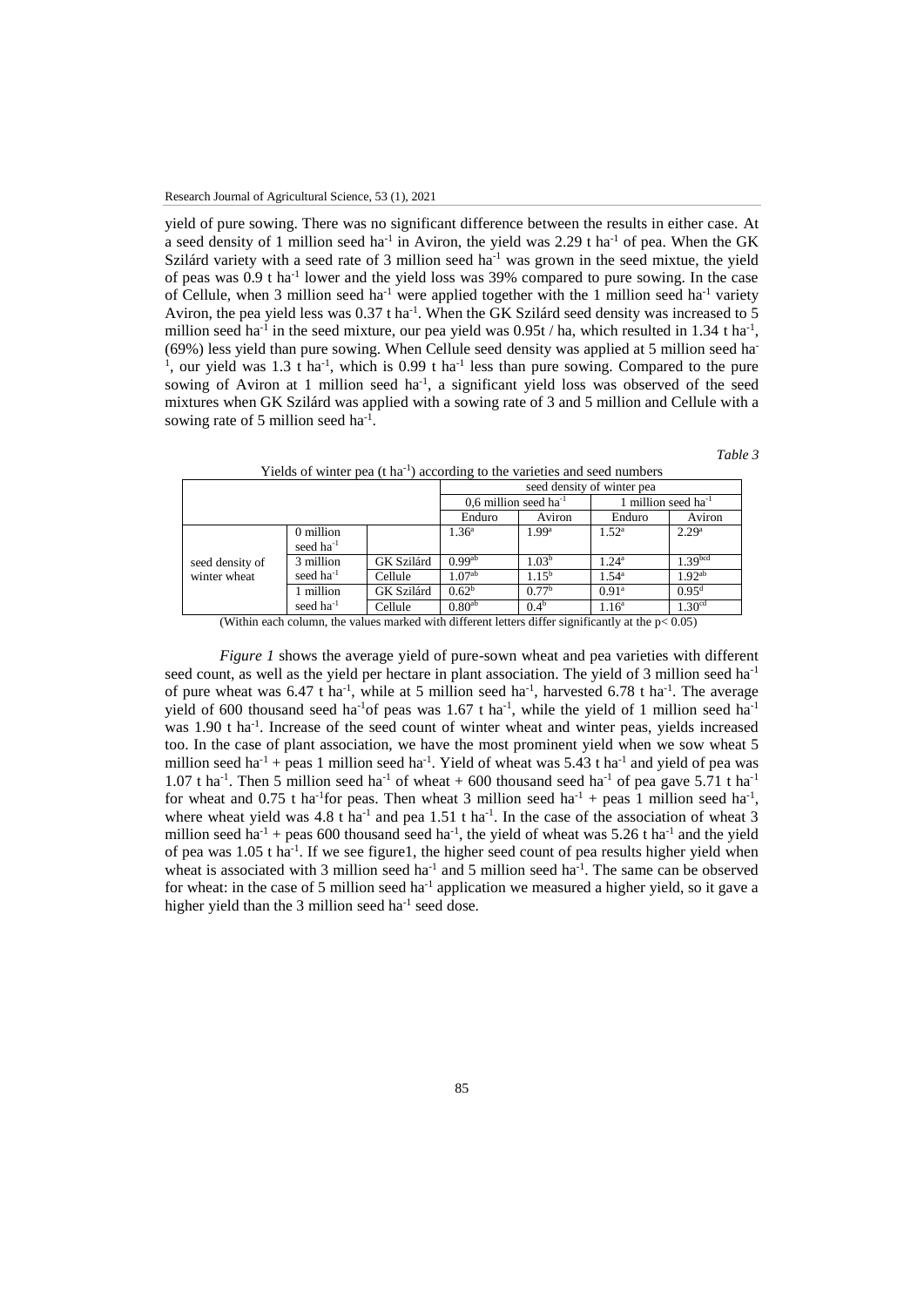

Research Journal of Agricultural Science, 53 (1), 2021

Figure 1. Effect of crop associations and clean sowing on total yield per hectare

*Table 4*

Profitability of plant associations (euro ha<sup>-1</sup>) by varieties and seed counts included in the study

|                                 |                       | seed density of winter pea |                          |        |                                 |        |        |
|---------------------------------|-----------------------|----------------------------|--------------------------|--------|---------------------------------|--------|--------|
|                                 |                       | 0 million seed $ha^{-1}$   | 0 million seed $ha^{-1}$ |        | 0 million seed ha <sup>-1</sup> |        |        |
|                                 |                       |                            |                          | Enduro | Aviron                          | Enduro | Aviron |
|                                 | 0 million             |                            |                          |        |                                 |        |        |
| seed density of<br>winter wheat | seed ha <sup>-1</sup> |                            |                          | 93.58  | 251.12                          | 83.24  | 284,64 |
|                                 | 3 million             | GK Szilárd                 | 457,26                   | 515,08 | 531.01                          | 517,88 | 551,12 |
|                                 | seed $ha^{-1}$        | Cellule                    | 544.97                   | 616.20 | 601.96                          | 619.55 | 688,83 |
|                                 | 1 million             | GK Szilárd                 | 467,32                   | 458.94 | 475.14                          | 462.29 | 461,73 |
|                                 | seed $ha^{-1}$        | Cellule                    | 555.87                   | 563,97 | 567,88                          | 553,07 | 607.26 |

We considered the costs (tillage, nutrient supply, sowing, seed, plant protection, harvest) as well as incomes (crop price, supports), the profitability of crop associations was also calculated (*Table 4*). The results of pure sowing show that the farmer's income is largely determined by the cultivated crop, the choice of variety and sowing density. When we examined the results of crop associations, we can see that in some cases crop associations offer a higher income to the farmers than pure wheat sowing. At the same time, GK Szilárd's 5 million seed ha<sup>-1</sup> seed dose combined with Enduro's 600,000 or 1 million germ count and Aviron's 1 million seed ha<sup>-1</sup> count and the 5 million Cellule  $+$  1 million Enduro seed ha<sup>-1</sup> combination resulted in lower income than pure wheat.

#### **CONCLUSIONS**

The Hungarian sowing structure cereals plays a dominant role. For farmers, the world market price of export-oriented cereals determines the profitability of farming, which causes a high degree of economic exposure not only for farmers but also for the country. At the same time the lack of protein source and uneconomical production are limited the expansion of our animal population. It would be important from an economic and agronomic point of view to change the sowing structure, increase the sown area of protein crops and produce them economically. The recent years have shown that soybeans, as the main protein crop, cannot be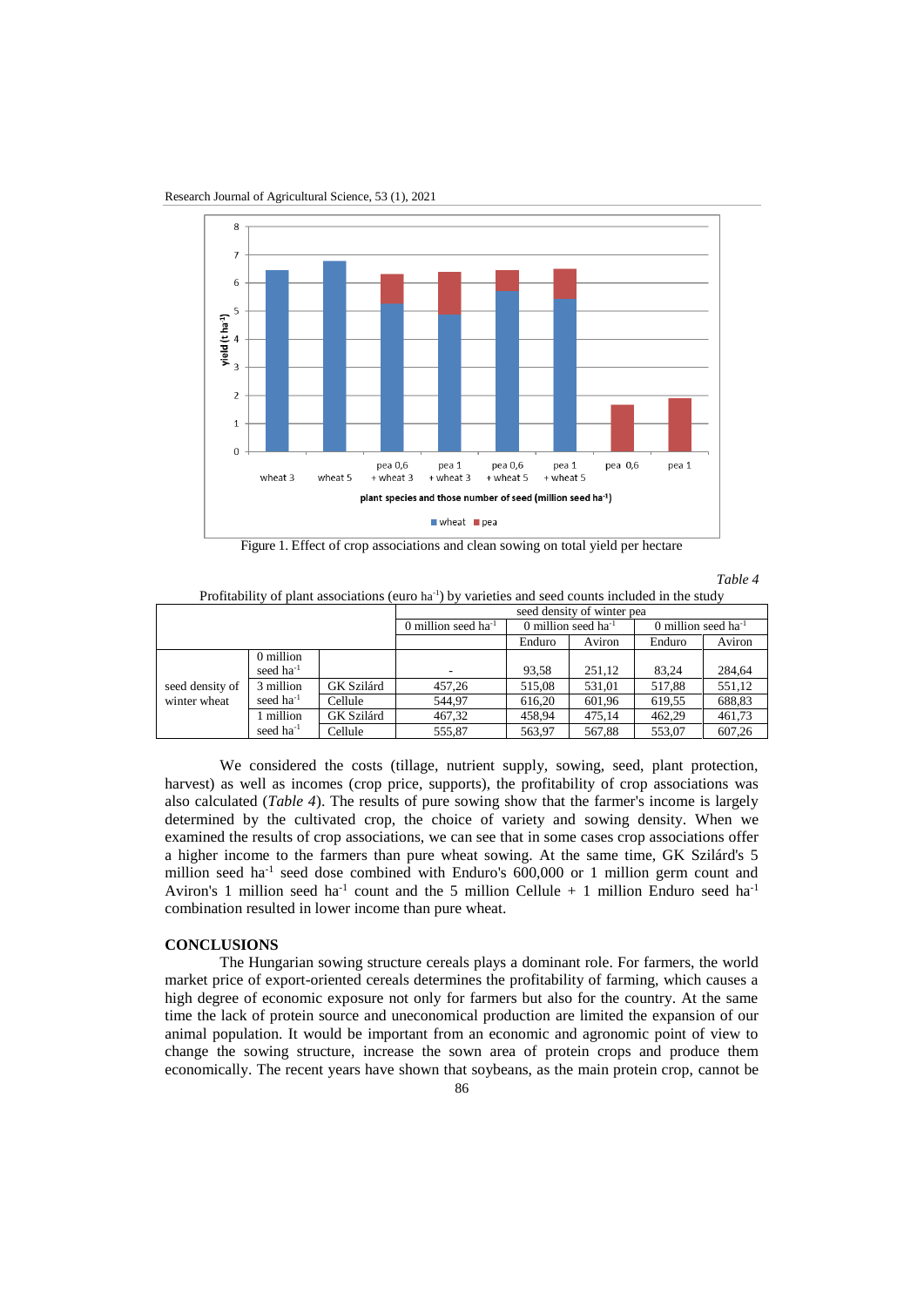produced always and everywhere, even with the support of the government. Therefore, it would be worth to research with protein crops that are still grown on a small area, to develop "new" technologies with them. One of the protein crop is field pea, which is perfect to associate with winter wheat in terms of sowing, harvesting time and mechanization demand, and currently grown in the largest area (KNOTT and BELCHER, 1998).

Based on the results of our experiments about associated cultivation of winter wheat and field peas, and in agreement with MURRAY and SWENSEN (1985), it can be determine that the two crops are compatible in terms of sowing and harvesting, and with an appropriate technology can be increase the sowing area of field pea. We could see that compared to the pure sowing of wheat and pea with the yield of both varieties in the plant association were lower in single form, what we could prove statistically. we can say crop depression when the overcompensated 100-100% seed quantities were used together. KRISTÓ ET AL emphasized that crop depression caused by high plant density in the case of winter wheat (2007a, 2007b, 2011a, 2011b). We have also observed for both of wheat or peas, yield is determined not only by sowing density but also the choice of variety and their combinability with each other. Our results are promising way to cultivate winter wheat and filed pea in intercrop in terms of their total yield per hectare and profitability. Therefore, we would like to continue our research and develop the technology that can be used in practice.

#### **BIBLIOGRAPHY**

- ANTAL, J., (2005a): Növénytermesztéstan 1. Mezőgazda Kiadó, Budapest.
- ANTAL, J., (2005b ): Növénytermesztéstan 2. Mezőgazda Kiadó, Budapest.
- BOCZ, E., (1996): Szántóföldi növénytermesztés. Mezőgazda Kiadó, Budapest.
- CSERHÁTI, S., (1901): Általános és különleges növénytermesztés. Czéh Sándor-féle Könyvnyomda, Magyar-óvár
- FUJITA, K, OGATA, S, MATSUMOTO, K, MASUDA, T, GODFRED, K, OFOSU-BUDU, KG, KUWATA, K (1990): Nitrogen transfer and dry matter production in soybean and sorghum mixed cropping system at different population densities. Soil Sci. Plant Nutrition 36: 233-241.
- FUJITA, K., OFOSU-BUDU, K. G., OGATA, S. (1992): Biological nitrogen fixation in mixed legume-cereal cropping systems, Plant and Soil, 141: 155-175.
- GHALEY, B. B., HAUGGAARD-NIELSEN, H., HØGH-JENSEN, H., JENSEN, E. S. (2005): Intercropping of wheat and pea as influenced by nitrogen fertilization, Nutrient Cycling in Agroecosystems (2005) 73:201–212.
- GOLLNER, G., STARZ, W., FRIEDEL, J. K. (2019): Crop performance, biological N fixation and pre-crop effectof pea ideotypes in an organic farming system. Nutr Cycl Agroecosyst, 115:391–405.
- GOODING, M. J., KASYANOVA, E., RUSKE, R., HAUGGAARD-NIELSEN, H., JENSEN, E. S., DAHLMANN, C., FRAGSTEIN, P., DIBET, A.,CORRE-HELLOU, G., CROZAT, Y, PRISTERI, A. ,ROMEO, M., MONTI, M., LAUNAY, M. (2007): Intercropping with pulses to concentrate nitrogenand sulphur in wheat, Journal of Agricultural Science(2007),145, 469–479
- HAUGGAARD-NIELSEN, H., TRYDEMAN KNUDSEN, M., RAVN JORGENSEN, J., STEEN JENSEN, E. (2006): Intercropping wheat with pea for improved wheat baking quality. Poster at: Joint Organic Congress, Odense, Denmark, May 30-31, 2006.
- KNOTT, C. M., BELCHER, S. J. (1998): Optimum sowing dates and plant populations forwinter peas (Pisum sativum), Journal of Agricultural Science,Cambridge, 131, 449-454.
- K[RISTÓ](https://m2.mtmt.hu/api/author/10013604), I., GYURIS, K.; TORMA, M., H[ÓDI](https://m2.mtmt.hu/api/author/10029639) SZÉL, [M.,](https://m2.mtmt.hu/api/author/10029639) P[ETRÓCZI](https://m2.mtmt.hu/api/author/10010884), I. M. (2007b): [Investigation of sowing date](https://m2.mtmt.hu/api/publication/2046314)  [and seeding rate on the yield of winter wheat,](https://m2.mtmt.hu/api/publication/2046314) Cereal Research Communications 35 : 2 pp. 685-688.
- K[RISTÓ](https://m2.mtmt.hu/api/author/10013604), I., H[ÓDI](https://m2.mtmt.hu/api/author/10029639) SZÉL, M., GYAPJAS, J., SZEKERES, A. (2007a): [Effect of sowing date and seeding rate on](https://m2.mtmt.hu/api/publication/3231819)  [different winter wheat cultivars,](https://m2.mtmt.hu/api/publication/3231819) Research Journal of Agricultural Science 39 : 1 pp. 61-64.